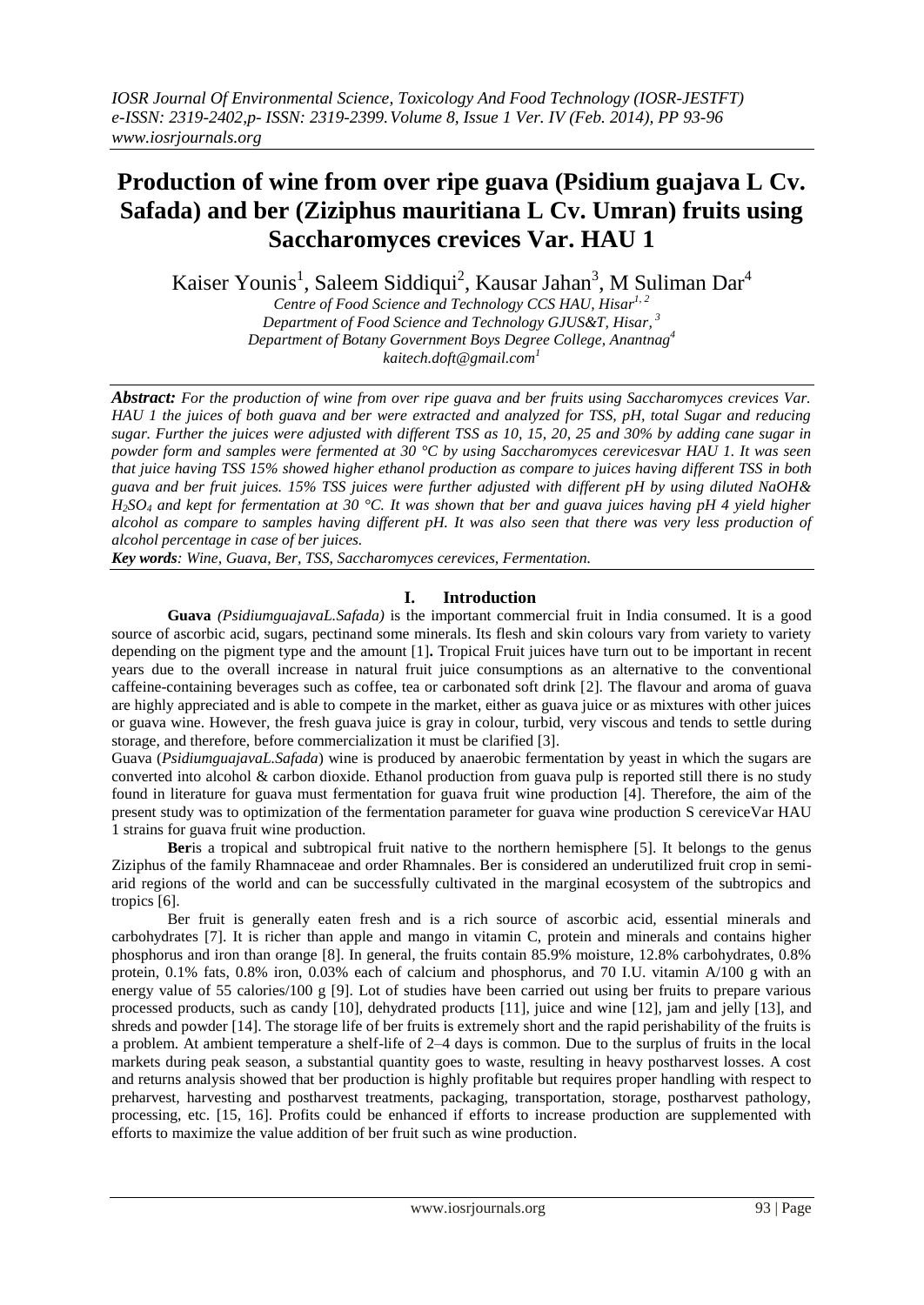## **II. Materials and Methods**

### **Raw material**

Guava fruits were taken from the department of Agriculture of HAU, Hisar. The fruits were washed with fresh water. Guava was cut into pieces andber weredestoned.Juiceswere extracted by using simplejuice extractor.

## **Culture**

*Saccharomyces cerevisiae*Var.HAU 1 was obtained from Microbiology Department of HAU, Hisar. The inoculums were prepared by inoculating loopful culture into 10 ml test tubes containing medium broth (YEPD) under sterile conditions. The tubes were kept at 30 degreetemperature for 24 hours and a full test tube along with media is poured into one litter juice of guava and ber juices and incubated at 30 °C for 24 hours under aerobic conditions.

#### **TSS adjustment**

The TSS of both juiceswas adjusted by adding cane sugar in powder form and dissolved by heating.

#### **Hand refractometer**

Hand refractometer of range 0 to 32 was used to determine the°Brix of the juice.

**Sterilization of juice** 

Juice is sterilized by heating it for 3 minutes on 100 °C in order to reduce the microbial load of juice.

## **Anaerobic fermentation**

For anaerobic fermentation glassbeakers were used. The beakerswere kept air tight.

#### **Determination of ethanol**

Standard ethanol cure is obtained by using spectrophotometer. Sample and standard concentrations were prepared by distillation in potassium dichromate solutions per [17].

### **Determination of total sugar and reducing sugar**

Sugar as estimated by the method of Hulme and Narain [18].

## **III. Results and discussions**

## **Physiochemical properties of fresh guava and ber juices.**

The guava and berjuices were analyzed for TSS, total sugar, reducing sugar and pH.The results were 12.467±0.451 and 10.033±0.172 °brix TSS, 11.633±0.401% and 7.667±0.416 total sugar, 5.443±0.401% and  $2.567 \pm 0.351$  reducing sugar,  $4.6 \pm 0.507$  and  $4.633 \pm 0.153$  pH respectively.

#### **Estimation of alcohol percentage of guava and ber juices having different TSS after fermentation.**

The data given below in the table shows that the maximum production of alcohol was seen in the fermented juices of guava and ber having initial TSS 15°brix and as the TSS was increased or decreased the alcohol concentration got decreased due to inhibitory action of sugars and lack of nutrients respectively. All the samples were inoculated with 10% v/v S cerevices var. HAU 1 and maintained at 30 degree C for a week of fermentation. It was also seen that alcohol percentage in ber juiceswas very lowas compare to guava. This suggests that the S cerevices var. HAU1 is not suitable for ber fermentation.

| TSS °brix | <b>Alcohol Percentage of guava</b> | Alcohol percentage of ber                 |
|-----------|------------------------------------|-------------------------------------------|
| 10        | $3.798a_{\pm}0.476b$               | $0.558^{\mathrm{a}} + 0.042^{\mathrm{b}}$ |
| 15        | $7.618 \pm 0.338$                  | $1.847 \pm 0.169$                         |
| 20        | $6.361 + 0.547$                    | $0.962 + 0.035$                           |
| 25        | $1.544 \pm 0.436$                  | $0.548 \pm 0.406$                         |
| 30        | $0.670 + 0.286$                    | $0.379 + 0.046$                           |

#### **Mean = a, Standard deviation = b**

**Estimation of alcohol percent of guava and ber in juices having different pHafter fermentation.**

The optimized TSS juices of both guava and ber were further optimized for pH change on S cerevises var. HAU 1 for alcohol production. It was seen that the alcohol production of both juices were higher on pH 4 and as the pH was decreased the alcohol percentage decreased. In case of ber the alcohol percentage was very less.

| pH  | Alcohol percentage of guava | Alcohol percentage of ber         |
|-----|-----------------------------|-----------------------------------|
| 4   | $10.653^a \pm 0.615^b$      | $2.246^{\circ} \pm 0.374^{\circ}$ |
| 4.5 | 7.380±0.470                 | 1.879+0.305                       |
|     | $5.192 + 0.484$             | $1.430 \pm 0.417$                 |
| 5.5 | $3.419 + 0.440$             | $0.744 + 0.228$                   |
|     | $2.112 \pm 0.191$           | $0.338 \pm 0.158$                 |

**Mean = a, Standard deviation = b**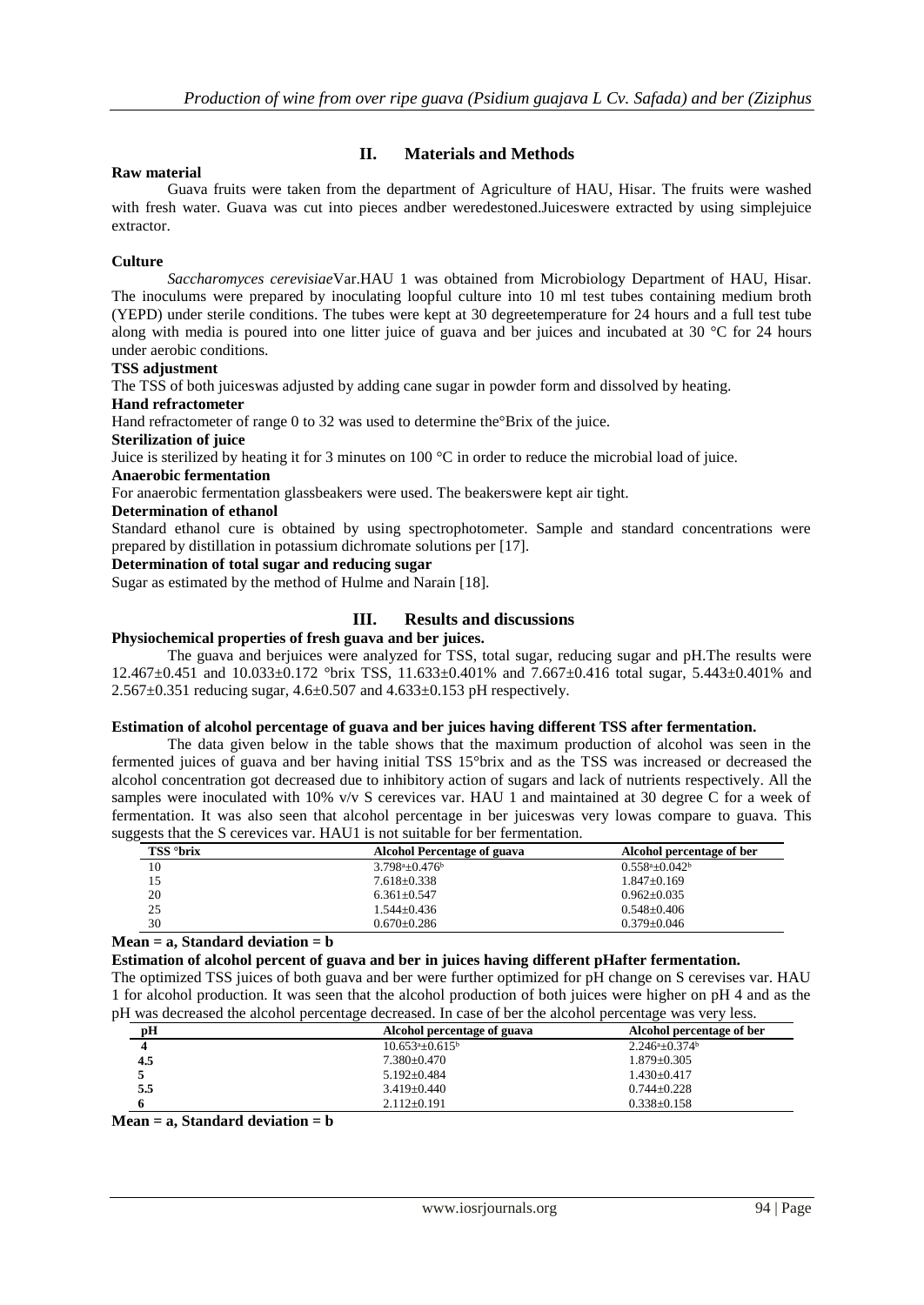

**Fig.1:** Guava wine before clarification



**Fig.2:** Ber wine before clerification



**Fig. 3:** Yeast Saccharomyces cerevices var. HAU 1

## **IV. Conclusion**

Wine was prepared from guava and ber fruit juices by using yeast Saccharomyces cereviceVar HAU 1. The fermentation process was optimized by adjusting TSS and pH. It was seen that wine prepared from juices having TSS 15 degree brix and pH 4 yield higher alcohols. The maximum alcohol yield in guava fermented juice was 10.653% and that of ber fruit juice it was 2.246%.from the results it was also concluded that Saccharomyces cereviceVar HAU 1 is not suitable for ber wine production.

#### **Acknowledgments**

I am very thankful to Centre of Food Science and Technology CCS HAU, Hisar for providing me the financial assistance to carry out this work.

#### **Reference**

- [1]. Wilson, C.W., Shaw, P.E., Campbell, C.W. (1982). Determination of organic acids and sugars in guava (*Psidiumguajava*L.) cultivars by high-performance liquid chromatography. J. Sci. Food Agric., 33: 777–780.
- [2]. Jagtiani, J., Chang, H.T., Sakai, W.S. (1988). Guava. In: Tropical Fruit Processing. Academic Press, New York. [3]. Floribeth, V., Lastreto, C. (1981). A study of the production of clarified banana juice using pectino
- [3]. Floribeth, V., Lastreto, C. (1981). A study of the production of clarified banana juice using pectinolytic enzymes. J. Food Technol., 16: 115–125.
- [4]. Zoecklein, W.B., Fugelsang, K.C., Gump, H.B., Nury, S.F. (1995). Wine analysis and production. Chapman & Hall, New York.
- [5]. Lyrene, P.M.(1997).The jujube tree *(Ziziphus jujube* Lamk.). Fruit Varieties Journal., 33:100–104.
- [6]. Pareek, O.P. Ber. International Centre for Underutilized Crops, Southampton,UK 2001 :13.
- [7]. Pareek, S., Fageria, M.S. and Dhaka, R.S. (2002). Performance of ber genotypesunder arid condition. Current Agriculture., 26:63– 65.
- [8]. Khera, A.P. and Singh, J.P.(1976). Chemical composition of some ber cultivars(*Ziziphusmauritiana*L.). Haryana Journal of Horticultural Science.,5:1:21–24.
- [9]. Yamadagni, R.Ber. In: T.K. Bose (Ed.) Fruits of India-tropical and subtropical.,NayaProkash, Calcutta, India. 1985.
- [10]. Gupta, O.P., Kainsa, R.L. and Chauhan, K.S. (1980). Postharvest studies on ber fruits*(Ziziphusmauritiana*Lamk.). Preparation of candy. Haryana AgriculturalUniversity Journal of Research., 10:163.